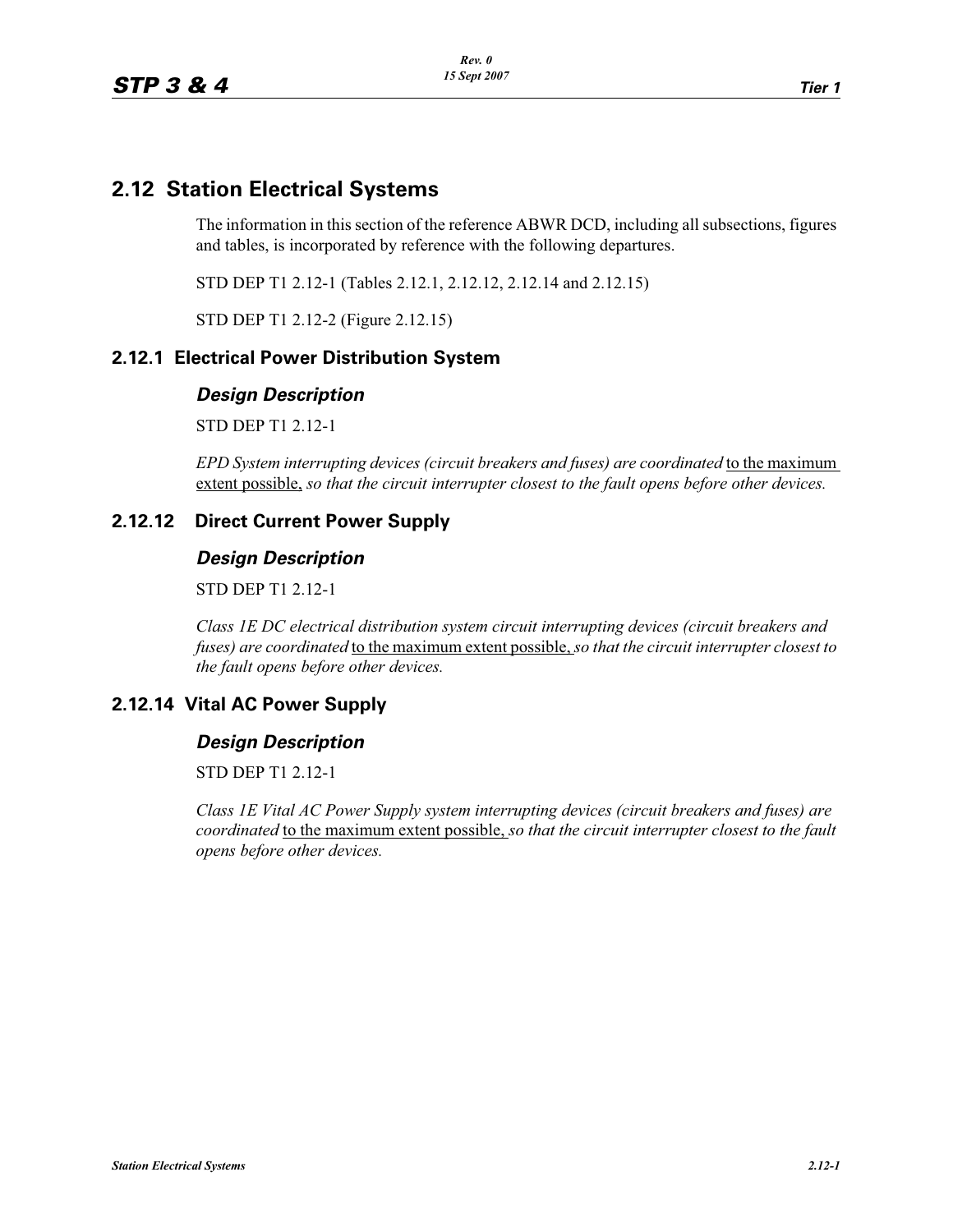### **2.12.15 Instrument and Control Power Supply**

*Design Description* STD DEP T1 2.12-2

*The Class 1E Instrument and Control Power Supply consists of three* four *divisions (Division I, II, and III,* and IV*) of interruptible power supplies with their respective distribution panels. Each Class 1E power supply provides interruptible, regulated AC power to Class 1E circuits which do not require continuity of power during a loss of preferred power (LOPP).*

STD DEP T1 2.12-1

*Class 1E Instrument and Control Power Supply system interrupting devices (circuit breakers and fuses) are coordinated* to the maximum extent possible, *so that the circuit interrupter closest to the fault opens before other devices.*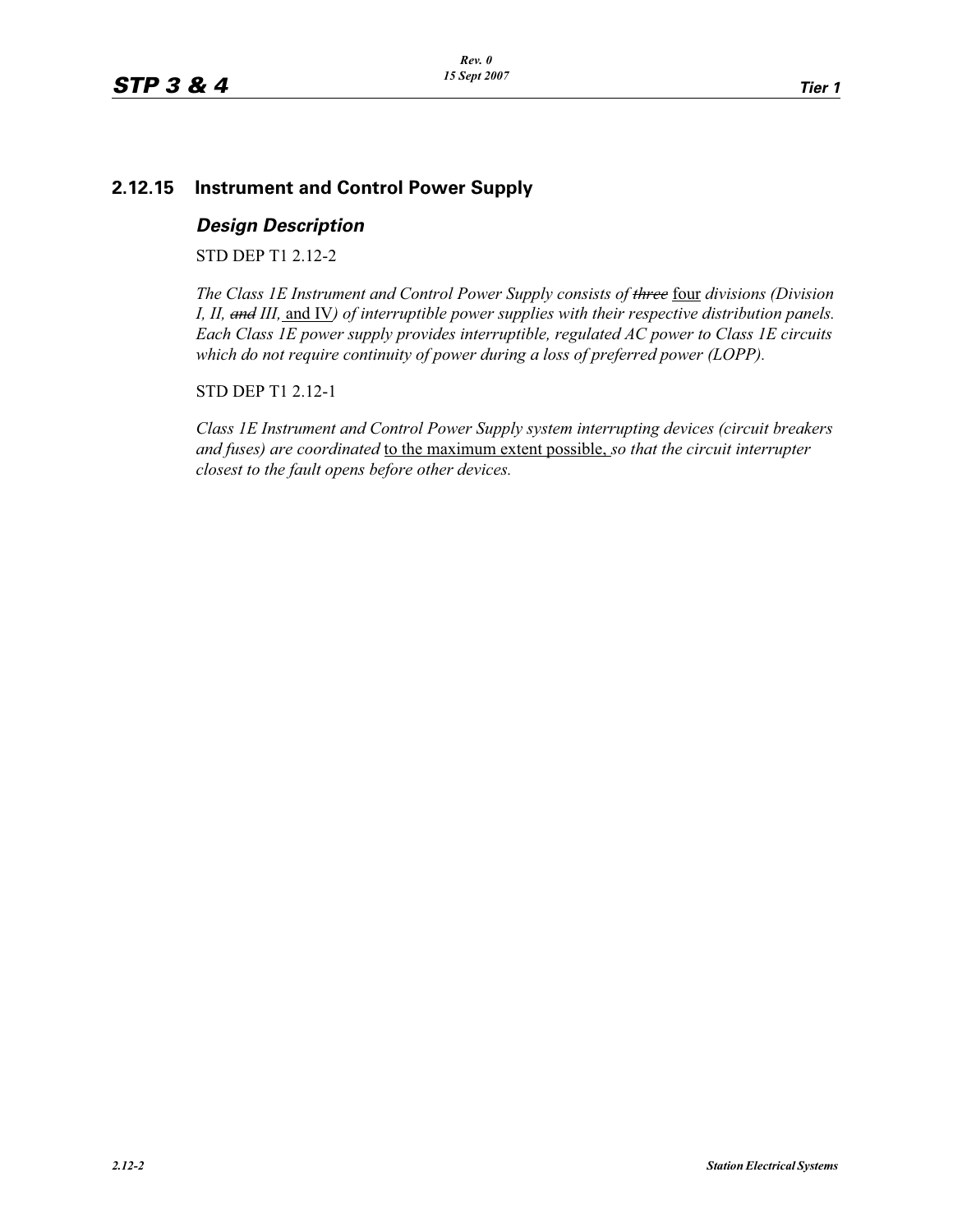| <b>Station Electrical Systems</b> | $2.12 - 3$ |
|-----------------------------------|------------|
|-----------------------------------|------------|

| Table 2.12.1 Electric Power Distribution System | <b>Inspections, Tests, Analyses and Acceptance Criteria</b> | Acceptance Criteria<br>Inspections, Tests, Analyses | Analyses for the as-built EPD System exist<br>interrupter closest to the fault will open<br>extent possible, the analyzed circuit<br>and conclude that, to the maximum<br>before other devices.<br>11.<br>11. Analyses for the as-built EPD System to<br>determine circuit interrupting device<br>coordination will be performed | Connected Class 1E leads operate at<br>operating range is within the tested<br>operating range for the as-installed<br>Analyses for the as-built EPD System<br>exist and conclude that the analyzed<br>compared against system voltage<br>equipment's voltage tolerance limits,<br><del>thoir analyzed minimum voltage, as-</del><br>terminals of the Class 1E utilization<br>analysis of the as-built Class 1E<br>Manufacturer's type test reports<br>as determined by their nameplate<br>equipment is within the utilization<br>operating voltage supplied at the<br>preoperational test reports are<br>voltage range for the Class 1E<br>comparison conclude that the<br>available voltage is within the<br><del>determined by the voltage drop</del><br>EPD system. The results of<br>exist and conclude that the<br>The test voltages from<br>electrical equipment.<br><del>analyses.</del><br>ratings<br>نم<br>ቀ<br>ن<br>$\vec{\sigma}$<br>$\boxtimes$<br><del>System will be conducted by operating</del><br>Analyses for the as-built EPD System<br>System preoperational and Startup<br>will be performed for the operating<br>Type tests at manufacturer's shop<br>tests will be conducted of the as-<br><del>Tests of the as built Class 1E EPD</del><br>connected Class 1E leads at their<br>to determine voltage drops will be<br>voltage range of the Class 1E<br>built Class 1E EPD System.<br><del>analyzod minimum voltage.</del><br>electrical equipment.<br>performed.<br>ቀ<br>ن<br>$\dot{\sigma}$<br>م<br>22 |
|-------------------------------------------------|-------------------------------------------------------------|-----------------------------------------------------|----------------------------------------------------------------------------------------------------------------------------------------------------------------------------------------------------------------------------------------------------------------------------------------------------------------------------------|----------------------------------------------------------------------------------------------------------------------------------------------------------------------------------------------------------------------------------------------------------------------------------------------------------------------------------------------------------------------------------------------------------------------------------------------------------------------------------------------------------------------------------------------------------------------------------------------------------------------------------------------------------------------------------------------------------------------------------------------------------------------------------------------------------------------------------------------------------------------------------------------------------------------------------------------------------------------------------------------------------------------------------------------------------------------------------------------------------------------------------------------------------------------------------------------------------------------------------------------------------------------------------------------------------------------------------------------------------------------------------------------------------------------------------------------------------------------------------------------------------------------------------|
|                                                 |                                                             | Design Commitment                                   | breakers and fuses) are coordinated to the<br>circuit interrupter closest to the fault opens<br>EPD System interrupting devices (circuit<br>maximum extent possible, so that the<br>before other devices.                                                                                                                        | utilization equipment's voltage tolerance<br>The EPD System supplies an operating<br>voltage at the terminals of the Class 1E<br>utilization equipment that is within the<br>limits                                                                                                                                                                                                                                                                                                                                                                                                                                                                                                                                                                                                                                                                                                                                                                                                                                                                                                                                                                                                                                                                                                                                                                                                                                                                                                                                              |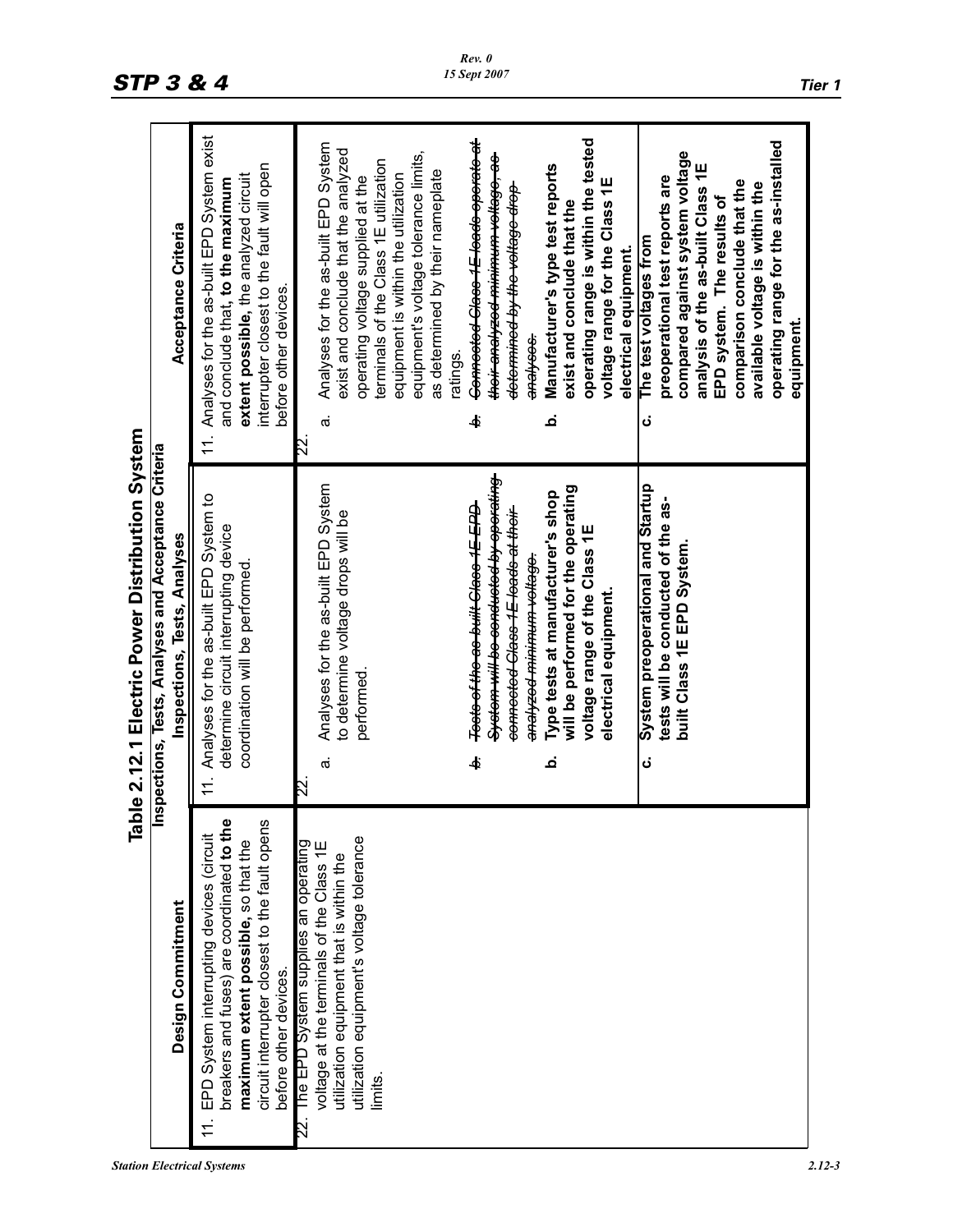|                                                   | Table 2.12.12 Direct Current Power Supply            |                                             |
|---------------------------------------------------|------------------------------------------------------|---------------------------------------------|
|                                                   | Inspections, Tests, Analyses and Acceptance Criteria |                                             |
| Design Commitment                                 | Inspections, Tests, Analyses                         | <b>Acceptance Criteria</b>                  |
| 8. Class 1E DC electrical distribution            | 8. Analyses for the as-built Class 1EDC              | 8. Analyses for the as-built Class 1E DC    |
| system circuit interrupting devices (circuit      | electrical distribution system to                    | electrical distribution system circuit      |
| oreakers and fuses) are coordinated to            | determine circuit interrupting device                | interrupting devices exist and conclude     |
| the maximum extent possible, so that              | coordination will be performed.                      | that, to the maximum extent possible,       |
| tault<br>the circuit interrupter closest to the f |                                                      | the analyzed circuit interrupter closest to |
| opens before other devices.                       |                                                      | the fault will open before other devices.   |

Table 2.12.12 Direct Current Power Supply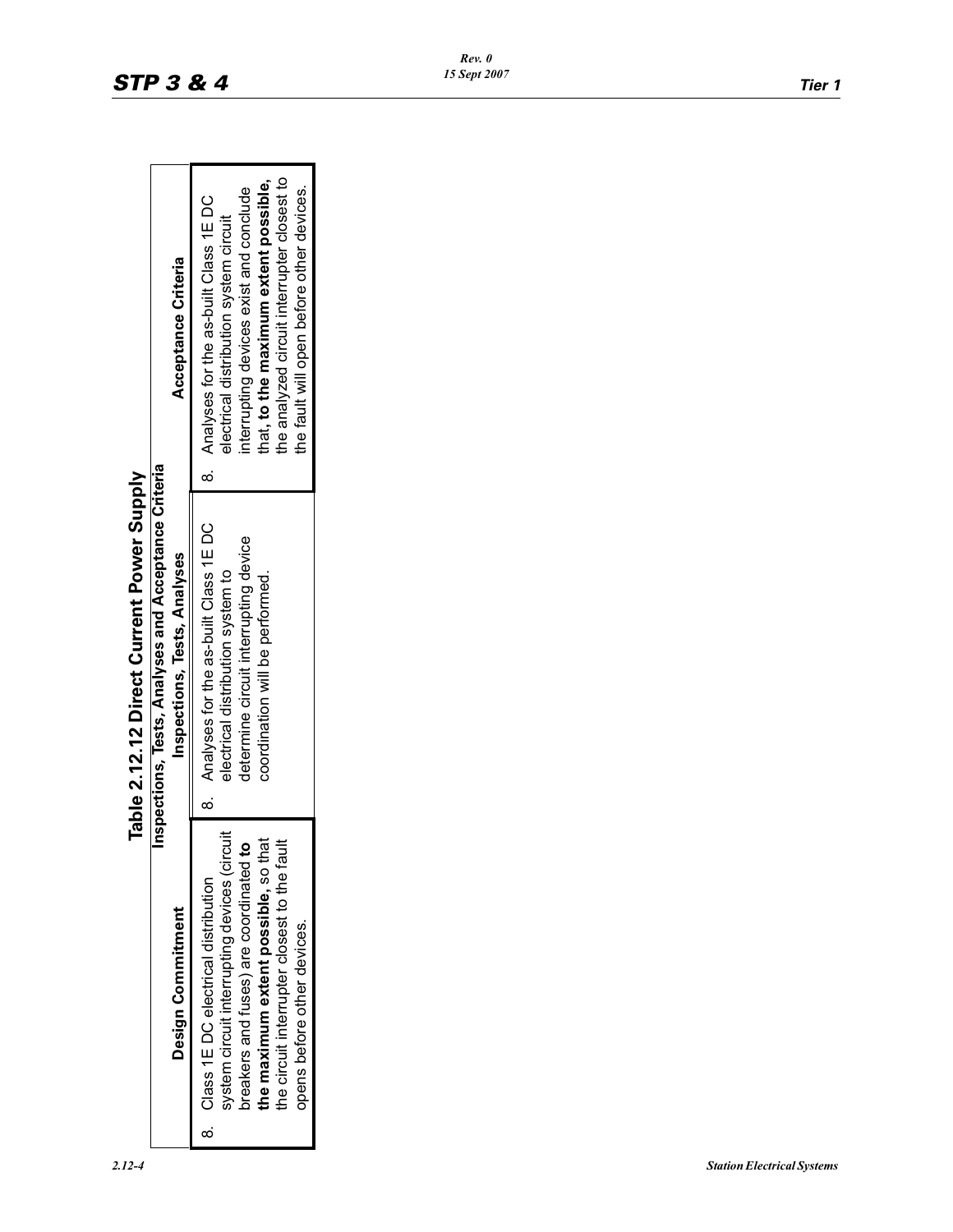*Station Electrical Systems 2.12-5*

|                                                                                                |                | Inspections, Tests, Analyses and Acceptance Criteria                       |                |                                                                           |
|------------------------------------------------------------------------------------------------|----------------|----------------------------------------------------------------------------|----------------|---------------------------------------------------------------------------|
| Design Commitment                                                                              |                | Inspections, Tests, Analyses                                               |                | Acceptance Criteria                                                       |
| The Class 1E DC electrical distribution                                                        | $\tilde{+}$    | $\tilde{1}$                                                                |                |                                                                           |
| $\vec{a}$<br>the terminals of the Class 1E utilization<br>system supplies an operating voltage | $\dot{\sigma}$ | DC electrical distribution system to<br>Analyses for the as-built Class 1E | $\vec{\sigma}$ | Analyses for the as-built Class 1E<br>DC electrical distribution system   |
| equipment that is within the utilization                                                       |                | determine system voltage drops will                                        |                | exist and conclude that the analyzed                                      |
| equipment's voltage tolerance limits.                                                          |                | be performed                                                               |                | operating voltage supplied at the                                         |
|                                                                                                |                |                                                                            |                | terminals of the Class 1E utilization                                     |
|                                                                                                |                |                                                                            |                | equipment is within the utilization                                       |
|                                                                                                |                |                                                                            |                | equipment's voltage tolerance limits,<br>as determined by their nameplate |
|                                                                                                |                |                                                                            |                | ratings.                                                                  |
|                                                                                                | نم             | Tests of the as built Class 1E DC                                          | Ġ.             | Connected as built Class 1E leads                                         |
|                                                                                                |                | <del>system will be conducted by</del>                                     |                | <del>operate at less than or equal to the</del>                           |
|                                                                                                |                | operating connected Class 1E loads                                         |                | <del>minimum allowable battery voltage</del>                              |
|                                                                                                |                | <del>at less than or equal to the minimum-</del>                           |                | and at greater than or equal to the                                       |
|                                                                                                |                | <del>allowable battery voltage and at</del>                                |                | <del>maximum battery charging voltage.</del>                              |
|                                                                                                |                | <del>greater than or equal to the</del>                                    |                |                                                                           |
|                                                                                                |                | <del>maximum battery charging voltage.</del>                               |                |                                                                           |
|                                                                                                | م              | Type tests at manufacturer's shop                                          | م              | Manufacturer's type test reports                                          |
|                                                                                                |                | will be performed for the                                                  |                | exist and conclude that the                                               |
|                                                                                                |                | operating voltage range of the                                             |                | operating range is within the                                             |
|                                                                                                |                | Class 1E DC electrical equipment.                                          |                | tested voltage range for the Class                                        |
|                                                                                                |                |                                                                            |                | 1E DC electrical equipment.                                               |
|                                                                                                | ن<br>          | System preoperational tests will                                           | ن              | The test voltages from                                                    |
|                                                                                                |                | be conducted on the as-built                                               |                | preoperational test reports are                                           |
|                                                                                                |                | Class 1EDC system.                                                         |                | compared against system voltage                                           |
|                                                                                                |                |                                                                            |                | analysis of the as-built Class 1E                                         |
|                                                                                                |                |                                                                            |                | EPD system. The results of                                                |
|                                                                                                |                |                                                                            |                | comparison conclude that the                                              |
|                                                                                                |                |                                                                            |                | available voltage is within the                                           |
|                                                                                                |                |                                                                            |                | operating range for the as-                                               |
|                                                                                                |                |                                                                            |                | installed DC equipment.                                                   |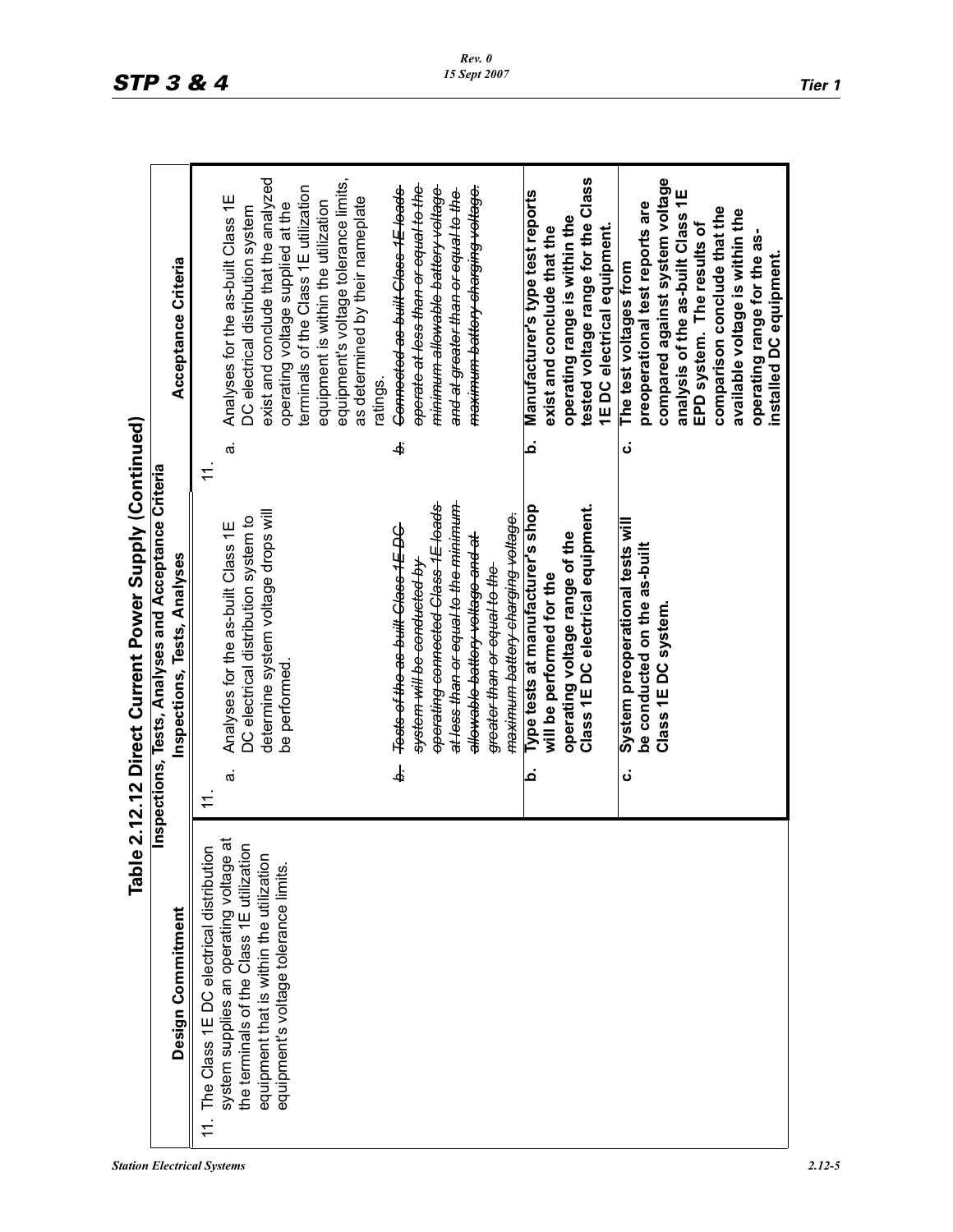| Table 2.12.14 Vital AC Power Supply | Inspections, Tests, Analyses and Acceptance Criteria | Acceptance Criteria<br>Inspections, Tests, Analyses | interrupting devices (circuit breakers and<br>the analyzed circuit interrupter closest to<br>that, to the maximum extent possible,<br>the fault will open before other devices.<br>10. Analyses for the as-built Class 1E Vital<br>fuses) coordination exist and conclude<br>AC Power Supply system circuit<br>distribution system to determine circuit<br>interrupting device coordination will be<br>10. Analyses for the as-built Class 1E<br>performed. |
|-------------------------------------|------------------------------------------------------|-----------------------------------------------------|-------------------------------------------------------------------------------------------------------------------------------------------------------------------------------------------------------------------------------------------------------------------------------------------------------------------------------------------------------------------------------------------------------------------------------------------------------------|
|                                     |                                                      | Design Commitment                                   | 10. Class 1E Vital AC Power Supply system<br>interrupting devices (circuit breakers and<br>uses) are coordinated to the maximum<br>nterrupter closest to the fault opens<br>extent possible, so that the circuit<br>before other devices.                                                                                                                                                                                                                   |

Table 2 12 14 Vital AC Power Supply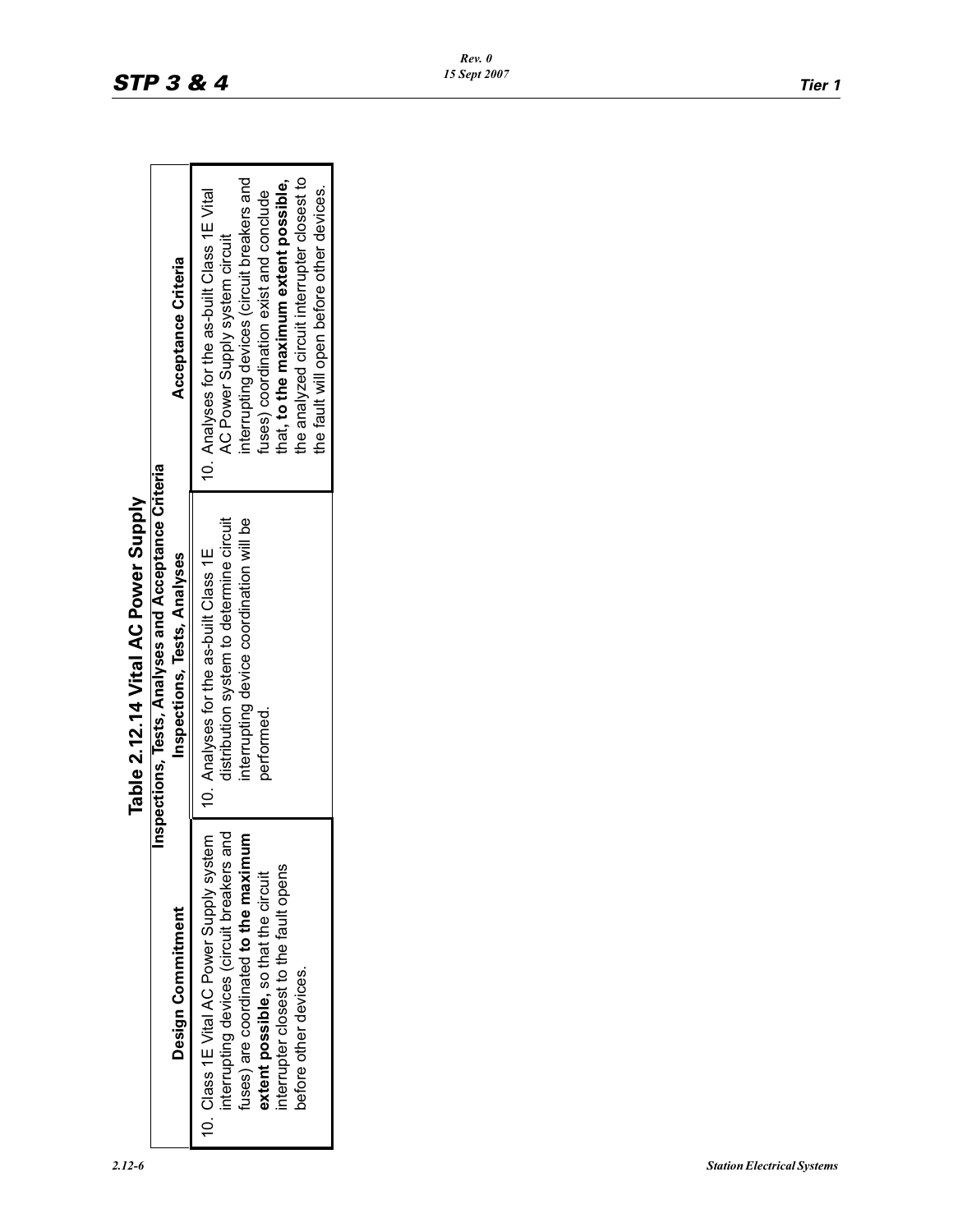| Tabl.                                                                                                                                                                                                                                                 | le 2.12.15 Instrument and Control Power Supply                                                                                              |                                                                                                                                                                                                                                                                                                                 |
|-------------------------------------------------------------------------------------------------------------------------------------------------------------------------------------------------------------------------------------------------------|---------------------------------------------------------------------------------------------------------------------------------------------|-----------------------------------------------------------------------------------------------------------------------------------------------------------------------------------------------------------------------------------------------------------------------------------------------------------------|
|                                                                                                                                                                                                                                                       | Inspections, Tests, Analyses and Acceptance Criteria                                                                                        |                                                                                                                                                                                                                                                                                                                 |
| Design Commitment                                                                                                                                                                                                                                     | Inspections, Tests, Analyses                                                                                                                | Acceptance Criteria                                                                                                                                                                                                                                                                                             |
| breakers and fuses) are coordinated to the<br>Supply system interrupting devices (circuit<br>circuit interrupter closest the fault opens<br>9. Class 1E Instrument and Control Power<br>maximum extent possible, so that the<br>before other devices. | distribution system to determine circuit<br>interrupting device coordination will be<br>9. Analyses for the as-built Class 1E<br>performed. | breakers and fuses) coordination exist and<br>system circuit interrupting devices (circuit<br>possible, the analyzed circuit interrupter<br>closest to the fault will open before other<br>conclude that, to the maximum extent<br>Instrument and Control Power Supply<br>9. Analyses for the as-built Class 1E |
|                                                                                                                                                                                                                                                       |                                                                                                                                             | devices.                                                                                                                                                                                                                                                                                                        |

ń Ū  $\frac{1}{2}$ Ń  $\mathbf C$ é, きん イラ  $\mathbf{c}$  I